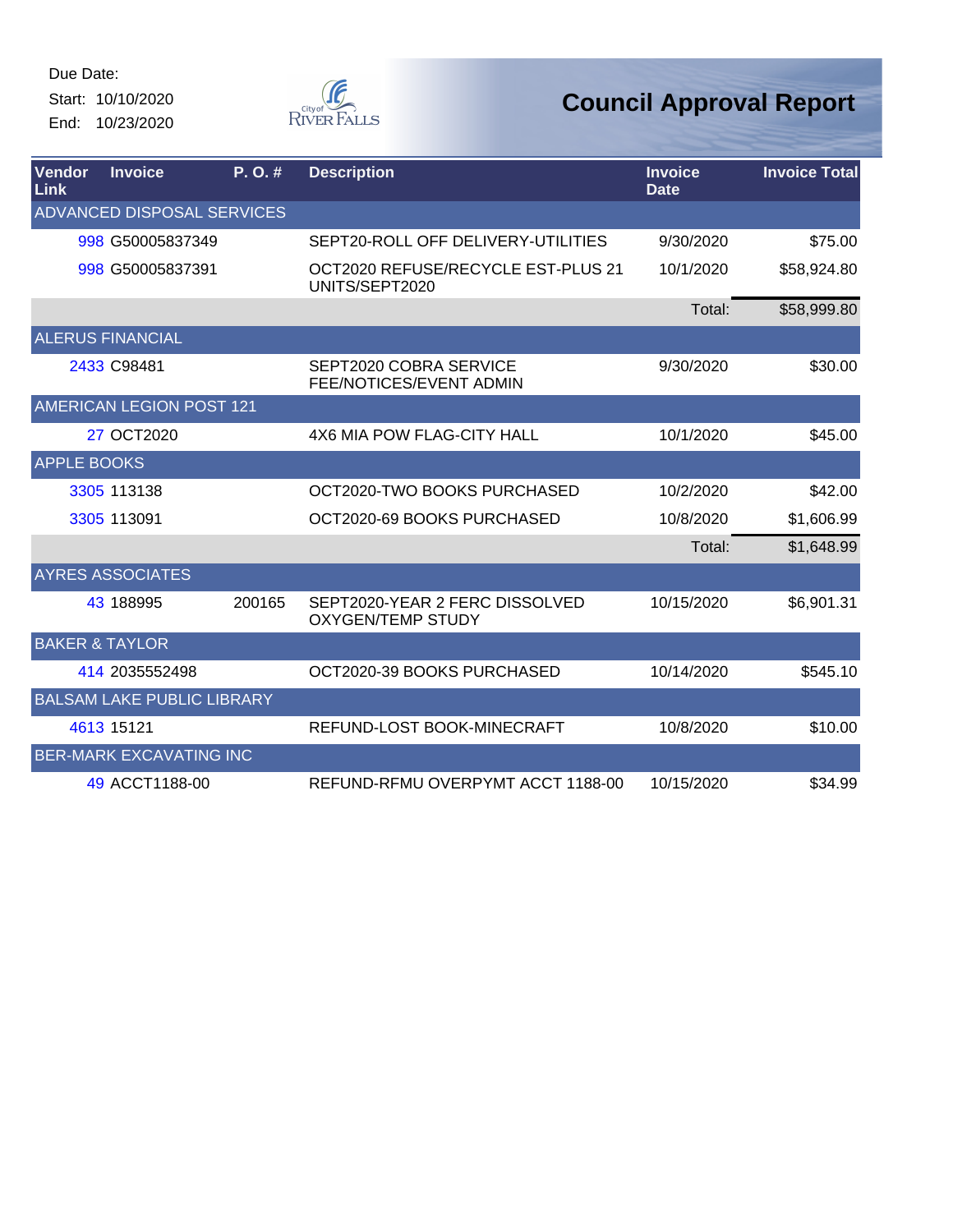Start: 10/10/2020 End: 10/23/2020



| Vendor<br>Link            | <b>Invoice</b>                  | P. O. # | <b>Description</b>                                              | <b>Invoice</b><br><b>Date</b> | <b>Invoice Total</b> |
|---------------------------|---------------------------------|---------|-----------------------------------------------------------------|-------------------------------|----------------------|
|                           | BORDER STATES INDUSTRIES, INC.  |         |                                                                 |                               |                      |
|                           | 57 920786994                    | 200292  | WPPI INVENTORY-13 ELBOW TERMINATION<br><b>KITS</b>              | 10/1/2020                     | \$3,647.28           |
|                           | 57 920786995                    | 200293  | SPOOL INSULATORS/PROTECTIVE CAPS-<br><b>INV/MINOR MATERIA</b>   | 10/1/2020                     | \$1,518.51           |
|                           | 57 920803876                    | 200240  | 10 BOX PAD TRANSFORMERS-MINOR<br><b>MATERIAL</b>                | 10/5/2020                     | \$1,853.90           |
|                           | 57 920838944                    | 200182  | TEN BOX PAD TRANSFORMERS-MINOR<br><b>MATERIALS</b>              | 10/9/2020                     | \$1,853.90           |
|                           | 57 920856802                    | 200306  | ARRESTOR BRACKETS/MOUNTING<br><b>BRACKETS-INVENTORY</b>         | 10/13/2020                    | \$212.60             |
|                           | 57 920856803                    | 200304  | ELBOW FOUR POINT JUNCTION-<br><b>INVENTORY</b>                  | 10/13/2020                    | \$1,740.45           |
|                           | 57 920856804                    | 200305  | BRACKETS/STAPLES/ARRESTORS/TAP<br><b>CONN</b>                   | 10/13/2020                    | \$3,167.70           |
|                           | 57 920882868                    | 200293  | <b>PADMOUNT TRANSFORMER</b><br><b>CONNECTORS-MINOR MATERIAL</b> | 10/16/2020                    | \$416.52             |
|                           |                                 |         |                                                                 | Total:                        | \$14,410.86          |
|                           | <b>BUG BUSTERS INC</b>          |         |                                                                 |                               |                      |
|                           | 2571 234895                     |         | SEPT2020-CITY HALL GENERAL PEST<br><b>CONTROL</b>               | 9/25/2020                     | \$99.00              |
|                           | 2571 234838                     |         | SEPT2020-POLICE DEPT MOUSE CONTROL<br><b>SERVICE</b>            | 9/25/2020                     | \$96.00              |
|                           | 2571 234840                     |         | SEPT2020-LIBRARY GENERAL PEST<br><b>CONTROL</b>                 | 9/25/2020                     | \$106.00             |
|                           |                                 |         |                                                                 | Total:                        | \$301.00             |
|                           | <b>CENGAGE LEARNING</b>         |         |                                                                 |                               |                      |
|                           | 123 72429931                    |         | OCT2020-THREE BOOKS PURCHASED                                   | 10/8/2020                     | \$74.22              |
|                           | <b>CENTER POINT INC</b>         |         |                                                                 |                               |                      |
|                           | 412 1794956                     |         | OCT2020-SPOTLIGHT/MYSTERY SERIES<br><b>SHIPMENTS</b>            | 10/1/2020                     | \$135.42             |
| <b>CENTURYLINK</b>        |                                 |         |                                                                 |                               |                      |
|                           | 1796 160316182                  |         | SEPT20-OUTGOING LONG DISTANCE FAX<br><b>LINES</b>               | 9/30/2020                     | \$5.33               |
| <b>CITIES DIGITAL</b>     |                                 |         |                                                                 |                               |                      |
|                           | 1360 49869                      | 200314  | 2021 LASERFICHE ANNUAL SUPPORT                                  | 10/1/2020                     | \$1,300.00           |
|                           | COMPUTER INTEGRATION TECHNOLOGY |         |                                                                 |                               |                      |
|                           | 379 298798                      |         | ANNUAL BRIGHTGAUGE DASHBOARD<br><b>ACCESS FEE</b>               | 9/30/2020                     | \$100.00             |
| <b>CORE &amp; MAIN LP</b> |                                 |         |                                                                 |                               |                      |
|                           | 134 N063208                     |         | 23 TWO HOLE 1" LIDS                                             | 9/29/2020                     | \$197.35             |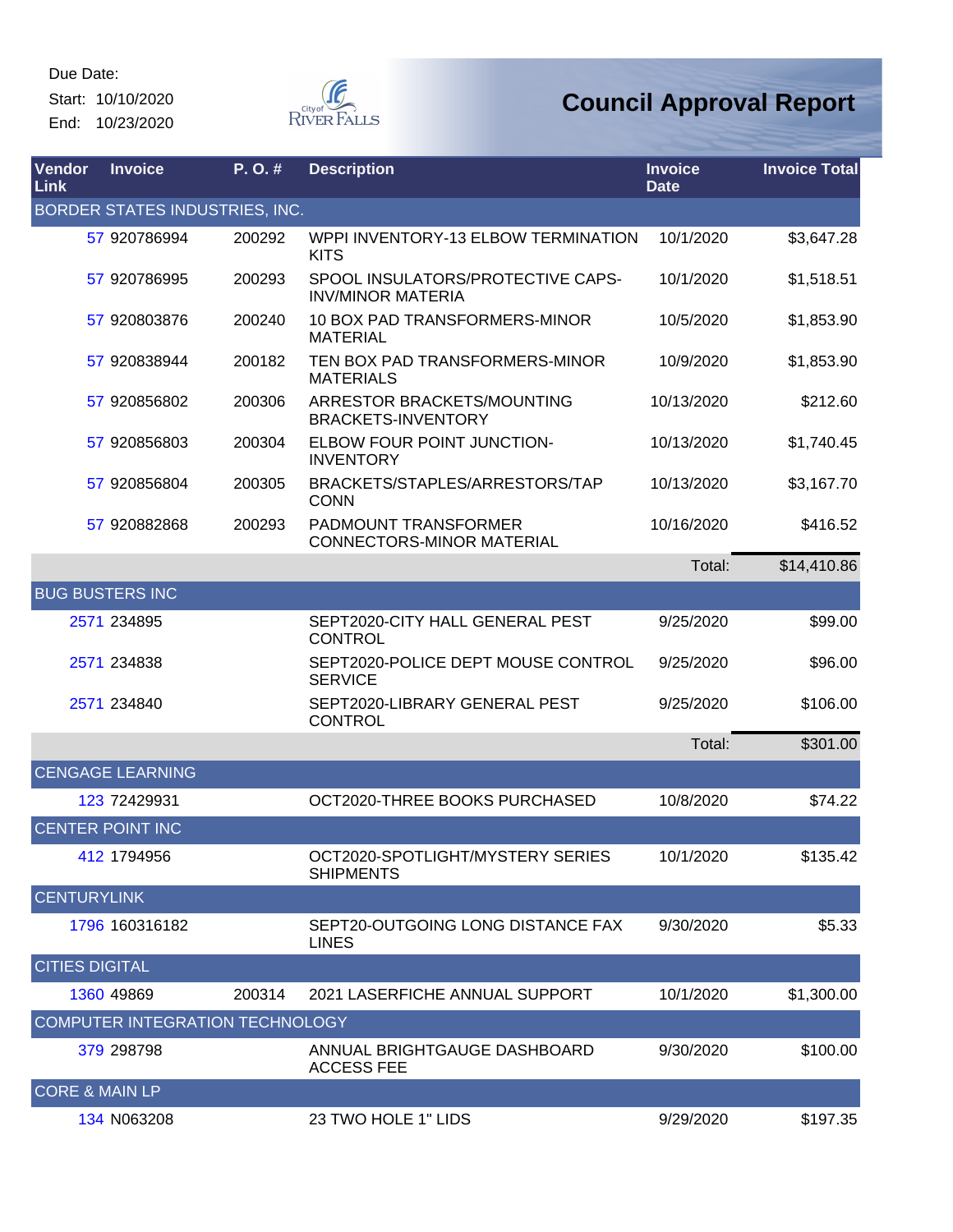Start: 10/10/2020 End: 10/23/2020



| Vendor<br>Link     | <b>Invoice</b>                         | P.O.#  | <b>Description</b>                                   | <b>Invoice</b><br><b>Date</b> | <b>Invoice Total</b> |
|--------------------|----------------------------------------|--------|------------------------------------------------------|-------------------------------|----------------------|
|                    | <b>CRESCENT ELECTRIC SUPPLY CO</b>     |        |                                                      |                               |                      |
|                    | 80 S508384786.00 200307<br>1           |        | 50 LONG LIFE PHOTOCELLS-MINOR<br><b>MATERIAL</b>     | 10/12/2020                    | \$903.97             |
|                    | <b>DAVID HOLODNACK</b>                 |        |                                                      |                               |                      |
|                    | 2573 2020SAFETYFO<br><b>OTWEAR</b>     |        | 2020 SAFETY FOOTWEAR<br><b>REIMBURSEMENT</b>         | 10/21/2020                    | \$150.00             |
| <b>DEMCO INC</b>   |                                        |        |                                                      |                               |                      |
|                    | 577 02370406                           |        | OCT2020 - BOOK TRUCKS - LIBRARY                      | 10/19/2020                    | \$2,209.92           |
|                    | <b>DWD ENTERPRISES LLC</b>             |        |                                                      |                               |                      |
|                    | 2132 14017                             |        | DEGREASER ENGINE WASH                                | 10/16/2020                    | \$63.00              |
| <b>EFTPS</b>       |                                        |        |                                                      |                               |                      |
|                    | 7 63376                                |        | PPE 10/18/2020                                       | 10/23/2020                    | \$77,748.04          |
|                    | <b>EHLERS COMPANIES</b>                |        |                                                      |                               |                      |
|                    | 4344 84896                             |        | SEPT2020-TID NO 16 CREATION                          | 10/9/2020                     | \$9,500.00           |
| <b>ENNEN, THEA</b> |                                        |        |                                                      |                               |                      |
|                    | 4614 AME20200917                       |        | LIBRARY-FIVE CD'S PURCHASED                          | 10/1/2020                     | \$50.00              |
|                    | EO JOHNSON CO. INC                     |        |                                                      |                               |                      |
|                    | 98 27977808                            |        | OCT2020-LIBRARY-RICOH COPIER BASE<br><b>PYMT</b>     | 10/12/2020                    | \$115.00             |
|                    | 98 INV835030                           |        | JULY-OCT2020 LIBRARY RICOH COPIER<br><b>OVERAGES</b> | 10/15/2020                    | \$523.25             |
|                    |                                        |        |                                                      | Total:                        | \$638.25             |
|                    | <b>EXPRESS PERSONNEL SERVICES</b>      |        |                                                      |                               |                      |
|                    | 109 24405719                           | 200189 | WKEND9/20-T.WILLIAMS-40HRS-PARK<br><b>MAINT TEMP</b> | 9/22/2020                     | \$795.20             |
|                    | 109 24508064                           | 200189 | WKEND10/11 - T.WILLIAMS-40HRS-TEMP<br>PARK MAINT     | 10/14/2020                    | \$795.20             |
|                    |                                        |        |                                                      | Total:                        | \$1,590.40           |
|                    | <b>FBG SERVICE CORPORATION</b>         |        |                                                      |                               |                      |
|                    | 364 884345                             | 200024 | SEPT2020 JANITORIAL SERVICES<br><b>CONTRACT</b>      | 9/30/2020                     | \$4,866.00           |
| FIRE CATT LLC      |                                        |        |                                                      |                               |                      |
|                    | 1400 8831                              | 200301 | ANNUAL FIRE HOSE TESTING                             | 10/1/2020                     | \$3,476.98           |
|                    | FIRST NATIONAL BANK - RF SECTION 125   |        |                                                      |                               |                      |
|                    | 6 63375                                |        | PPE 10/18/2020                                       | 10/23/2020                    | \$4,305.08           |
|                    | FIRST NATIONAL BANK OF RIVER FALLS INC |        |                                                      |                               |                      |
|                    | 115 OCT2020LOAN<br>3160                |        | OCT2020-FIRE TRUCK LOAN PAYMENT                      | 10/1/2020                     | \$33,476.35          |
|                    | FORUM COMMUNICATION CO                 |        |                                                      |                               |                      |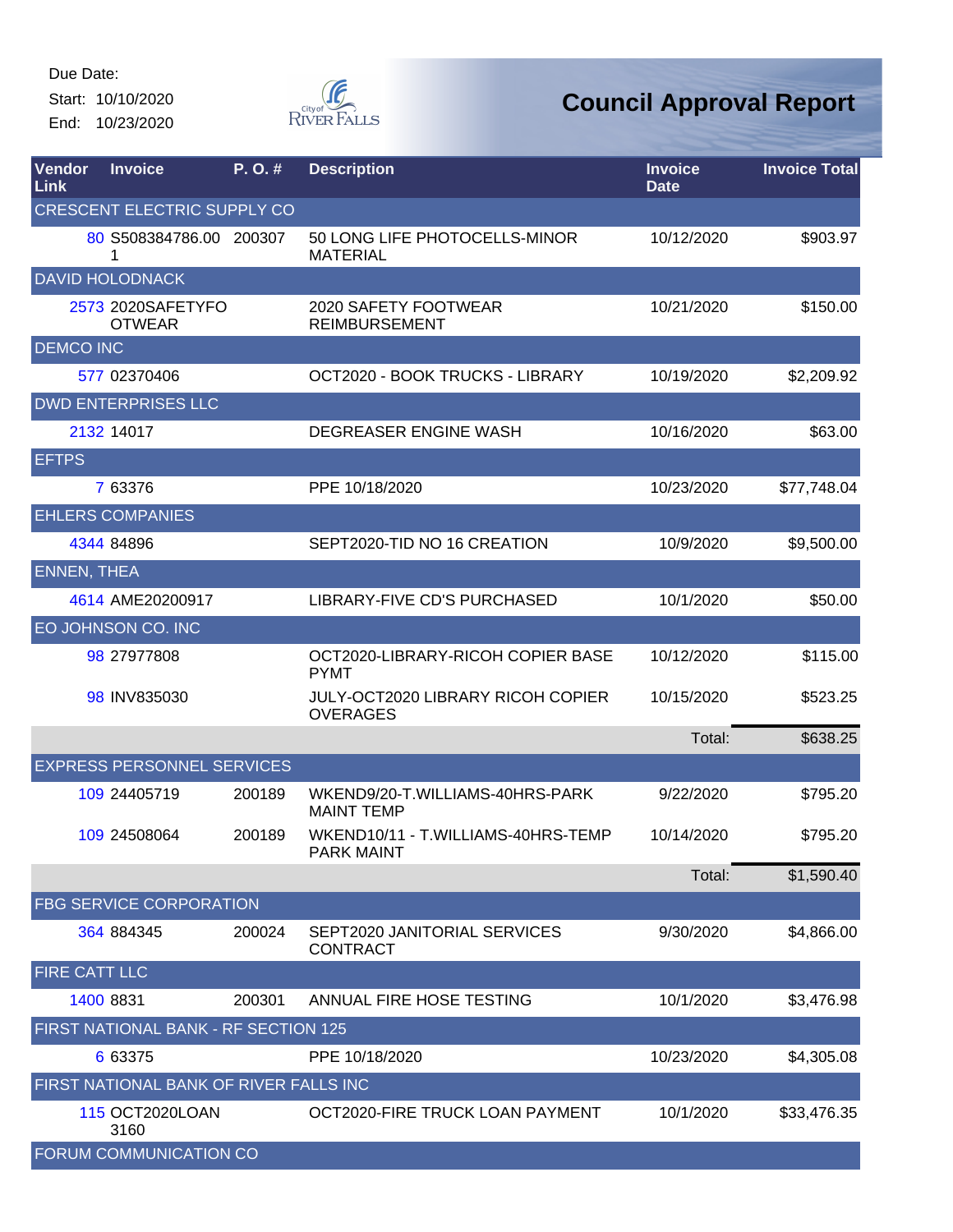Start: 10/10/2020 End: 10/23/2020



| Vendor<br>Link       | <b>Invoice</b>                 | P.O.#  | <b>Description</b>                                           | <b>Invoice</b><br><b>Date</b> | <b>Invoice Total</b> |
|----------------------|--------------------------------|--------|--------------------------------------------------------------|-------------------------------|----------------------|
|                      | 234 CL01765737                 |        | SEPT2020-ANNUAL FALL CLEANUP-<br><b>NEWSPAPER NOTICE</b>     | 9/30/2020                     | \$275.31             |
|                      | 234 CL01766052                 |        | SEPT2020-COMMON COUNCIL AGENDA<br><b>NEWSPAPER NOTICE</b>    | 9/30/2020                     | \$131.10             |
|                      | 234 CL01766053                 |        | SEPT2020-COMMON COUNCIL WORKSHOP<br><b>NOTICE</b>            | 9/30/2020                     | \$55.20              |
|                      | 234 CL01765910                 |        | SEPT2020-BID PUBLIC HEARING NOTICE                           | 9/30/2020                     | \$18.87              |
|                      | 234 CL01766127                 |        | OCT2020-COUNCIL WORKSHOP<br><b>NEWSPAPER NOTICE</b>          | 10/15/2020                    | \$25.16              |
|                      | 234 CL01766334                 |        | OCT2020-UTILITY ADVISORY BOARD<br><b>NEWSPAPER NOTICE</b>    | 10/15/2020                    | \$59.22              |
|                      |                                |        |                                                              | Total:                        | \$564.86             |
| <b>GRACE PAULSON</b> |                                |        |                                                              |                               |                      |
|                      | 937 OCT2020                    |        | OCT2020-SOLAR REFUND-ACCT#5856-00                            | 10/14/2020                    | \$91.74              |
|                      | <b>GREEN TOUCH LAWN INC</b>    |        |                                                              |                               |                      |
|                      | 4611 60811                     |        | OCT2020-FALL FERTILIZER/BROADLEAF<br><b>WEED APPLICATION</b> | 10/8/2020                     | \$330.00             |
|                      | HUEBSCH LAUNDRY COMPANY        |        |                                                              |                               |                      |
|                      | 146 20036305                   | 200067 | 10/07 CITY HALL RUG SERVICE                                  | 10/7/2020                     | \$57.17              |
|                      | 146 10058976                   | 200042 | 10/07 ELECTRIC DEPT UNIFORMS                                 | 10/7/2020                     | \$290.59             |
|                      | 146 10058977                   | 200038 | 10/7 WATER DEPT UNIFORMS                                     | 10/7/2020                     | \$40.54              |
|                      | 146 10058978                   | 200043 | 10/7 PW UNIFORMS                                             | 10/7/2020                     | \$110.72             |
|                      | 146 10058979                   | 200039 | 10/7 WASTEWATER DEPT UNIFORMS                                | 10/7/2020                     | \$46.31              |
|                      | 146 10061018                   | 200039 | 10/14 WASTEWATER DEPT UNIFORMS                               | 10/14/2020                    | \$46.31              |
|                      | 146 10061015                   | 200042 | 10/14 ELECTRIC DEPT UNIFORMS                                 | 10/14/2020                    | \$290.59             |
|                      | 146 10061016                   | 200038 | 10/14 WATER DEPT UNIFORMS                                    | 10/14/2020                    | \$40.54              |
|                      | 146 10061017                   | 200043 | 10/14 PW UNIFORMS                                            | 10/14/2020                    | \$110.72             |
|                      |                                |        |                                                              | Total:                        | \$1,033.49           |
| <b>INFOSEND INC</b>  |                                |        |                                                              |                               |                      |
|                      | 150 179216                     | 200053 | SEPT2020 RFMU MONTHLY STMT SVCS                              | 9/30/2020                     | \$3,174.34           |
|                      | 150 179858                     | 200010 | SEPT2020 RFMU MONTHLY BILLING INSERT<br><b>FEES</b>          | 9/30/2020                     | \$1,280.09           |
|                      |                                |        |                                                              | Total:                        | \$4,454.43           |
|                      | <b>INNOVATIVE ELECTRIC LLC</b> |        |                                                              |                               |                      |
|                      | 4427 1070                      | 200282 | INSTALL GFI OUTLET FOR WATER HEATER-<br>AMB HOUSE            | 10/9/2020                     | \$292.00             |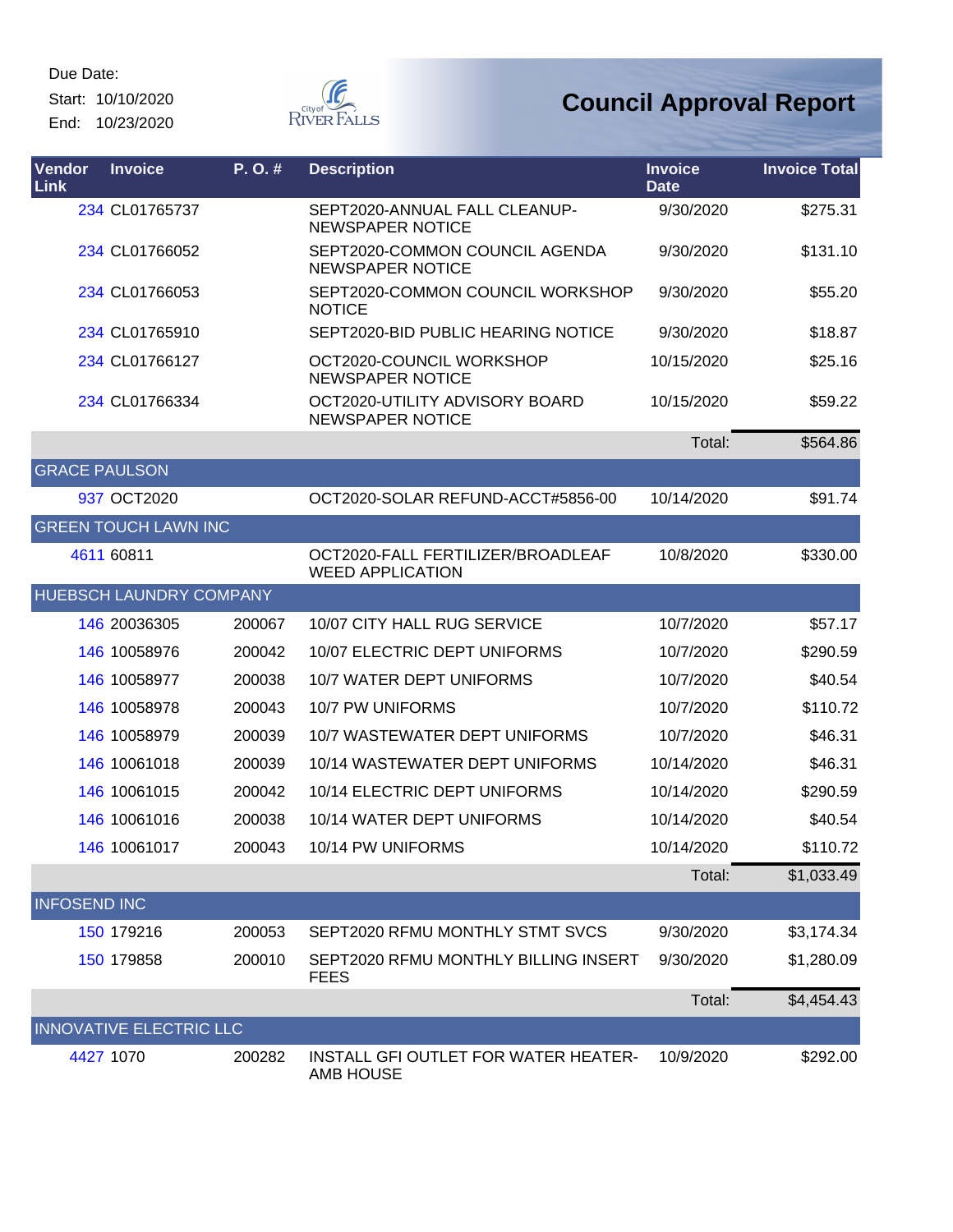Start: 10/10/2020 End: 10/23/2020



| <b>Vendor</b><br>Link | <b>Invoice</b>                         | P. O. # | <b>Description</b>                                            | <b>Invoice</b><br><b>Date</b> | <b>Invoice Total</b> |
|-----------------------|----------------------------------------|---------|---------------------------------------------------------------|-------------------------------|----------------------|
|                       |                                        |         | INTERNATIONAL CITY MGMT ASSOC RETIREMENT CORP                 |                               |                      |
|                       | 1 63371                                |         | PPE 10/18/2020                                                | 10/23/2020                    | \$20,259.88          |
|                       | 1 63372                                |         | PPE 10/18/2020                                                | 10/23/2020                    | \$1,223.69           |
|                       |                                        |         |                                                               | Total:                        | \$21,483.57          |
|                       | <b>IVERSON LASER ENGRAVING INC</b>     |         |                                                               |                               |                      |
|                       | 177 39863                              |         | LIBRARY-PLAQUE FOR OUTDOOR BENCH                              | 10/1/2020                     | \$15.00              |
|                       | <b>KNIGHT BARRY TITLE</b>              |         |                                                               |                               |                      |
|                       | 2788 1134669-Q3                        |         | W DIVISION ST/MILLTOWN RESIDENCES-<br><b>CLOSING FEES</b>     | 10/12/2020                    | \$1,794.00           |
|                       | KRAUSE POWER ENGINEERING LLC           |         |                                                               |                               |                      |
|                       | 171 RFL-092820D                        | 200311  | AUG2020-TRANSFORMER ISSUES                                    | 9/28/2020                     | \$1,501.22           |
|                       | 171 RFL-092820A                        | 200311  | <b>JULY2020-NORTH SUB RELAY PANEL-FIELD</b><br><b>MARKUPS</b> | 9/28/2020                     | \$106.25             |
|                       | 171 RFL-092820E                        | 200311  | SEPT2020-N SUB RELAY REPLACEMENTS-<br><b>WIRING/MARKUPS</b>   | 9/28/2020                     | \$3,523.05           |
|                       |                                        |         |                                                               | Total:                        | \$5,130.52           |
| <b>KWIK TRIP</b>      |                                        |         |                                                               |                               |                      |
|                       | <b>172 SEPT20</b><br><b>MOTOR FUEL</b> |         | SEPT2020 MOTOR FUEL STMT                                      | 9/30/2020                     | \$6,348.03           |
|                       | <b>LAKES COFFEE LLC</b>                |         |                                                               |                               |                      |
|                       | 4064 13130                             |         | SEPT2020-PD COFFEE ORDER                                      | 9/23/2020                     | \$40.00              |
|                       | LINEHAN OUTDOOR SERVICES LLC           |         |                                                               |                               |                      |
|                       | 1570 4035                              |         | JULY2020-NEW PD BUILDING MOWING<br><b>SERVICES</b>            | 9/1/2020                      | \$225.00             |
|                       | 1570 4079                              |         | AUG2020-NEW PD BUILDING MOWING<br><b>SERVICES</b>             | 9/20/2020                     | \$300.00             |
|                       |                                        |         |                                                               | Total:                        | \$525.00             |
|                       | <b>LOFFLER COMPANIES INC</b>           |         |                                                               |                               |                      |
|                       | 182 27822309                           |         | SEPT2020 AMBULANCE KONICA MINOLTA<br><b>COPIER BASE PYMT</b>  | 9/16/2020                     | \$123.00             |
|                       | 182 27889196                           |         | OCT2020-FIRE DEPT KONICA MINOLTA<br><b>COPIER BASE PYMT</b>   | 10/1/2020                     | \$137.51             |
|                       | 182 27889197                           |         | OCT2020-WASTEWATER KONICA COPIER<br><b>BASE PYMT</b>          | 10/1/2020                     | \$107.45             |
|                       | 182 27889195                           |         | OCT2020-COURT/CSR KONICA COPIER<br><b>BASE PYMT</b>           | 10/1/2020                     | \$160.00             |
|                       | 182 27889195-1                         |         | OCT2020-ADMIN/MAILROOM KONICA<br><b>COPIERS-BASE PYMT</b>     | 10/1/2020                     | \$402.94             |
|                       | 182 425025913                          |         | SEPT/OCT2020-PW COPIER BASE<br>PYMT/OVERAGES                  | 10/1/2020                     | \$216.77             |
|                       |                                        |         |                                                               | Total:                        | \$1,147.67           |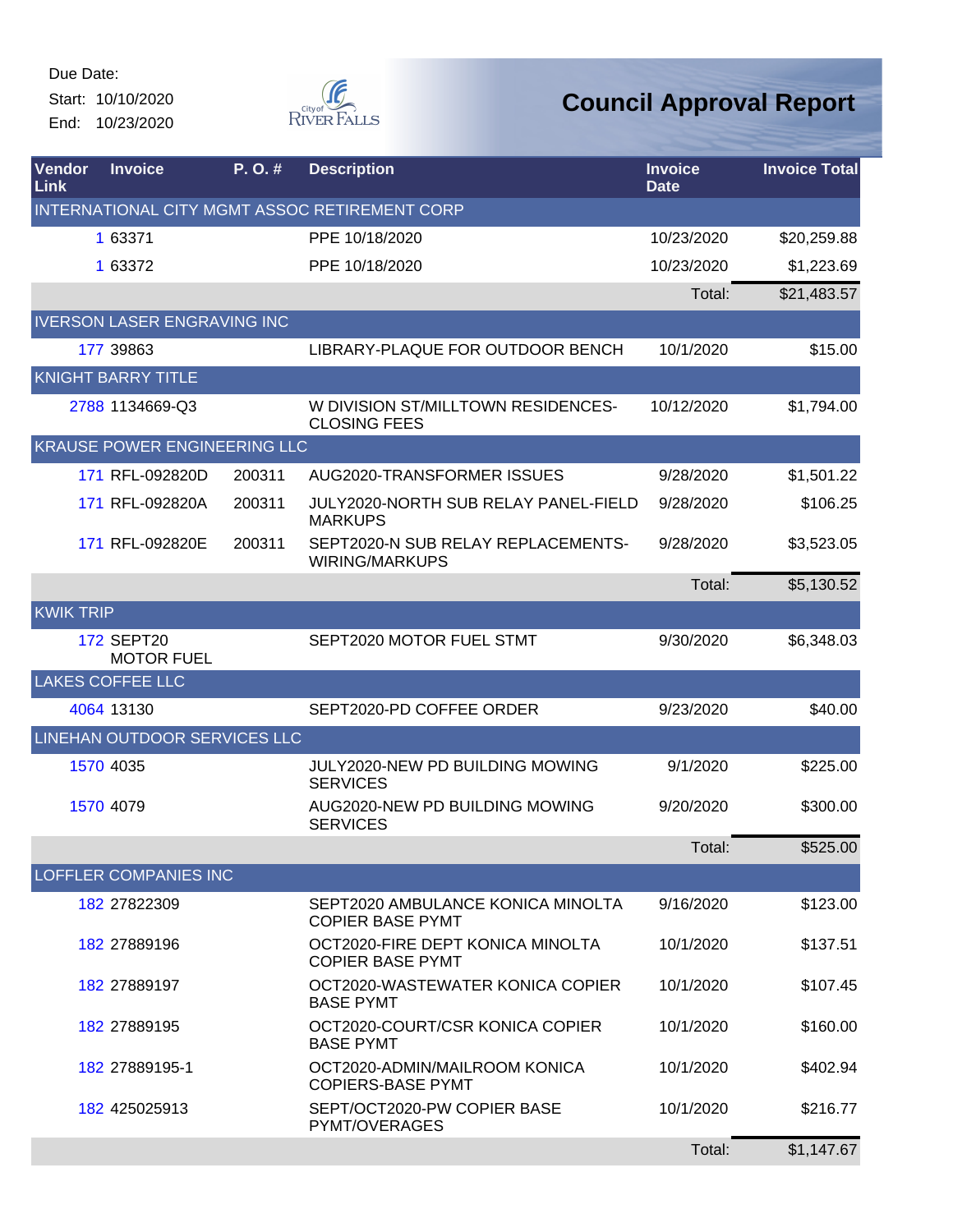Start: 10/10/2020 End: 10/23/2020



| <b>Vendor</b><br>Link | <b>Invoice</b>                     | $P. O.$ # | <b>Description</b>                                    | <b>Invoice</b><br><b>Date</b> | <b>Invoice Total</b> |
|-----------------------|------------------------------------|-----------|-------------------------------------------------------|-------------------------------|----------------------|
| <b>LUKE BAUMANN</b>   |                                    |           |                                                       |                               |                      |
|                       | 3070 2020SAFTEYFO<br><b>OTWEAR</b> |           | 2020 SAFETY FOOTWEAR<br><b>REIMBURSEMENT</b>          | 10/20/2020                    | \$150.00             |
|                       | METERING & TECHNOLOGY SOLUTIONS    |           |                                                       |                               |                      |
|                       | 451 17986                          | 200298    | SEPT2020 WATER METERS/SHIPPING                        | 9/30/2020                     | \$9,900.92           |
| <b>MIDWEST TAPE</b>   |                                    |           |                                                       |                               |                      |
|                       | 409 99503873                       |           | OCT2020-COAST TO COAST MURDERS-<br><b>AUDIOBOOK</b>   | 10/13/2020                    | \$34.99              |
|                       | 409 99503875                       |           | OCT2020-TWO AUDIOBOOKS PURCHASED                      | 10/13/2020                    | \$57.98              |
|                       | 409 99503876                       |           | OCT2020-KILLING CRAZY HORSE<br><b>AUDIOBOOK</b>       | 10/13/2020                    | \$39.99              |
|                       | 409 99503872                       |           | OCT2020-TWO AUDIOBOOKS PURCHASED                      | 10/13/2020                    | \$69.98              |
|                       |                                    |           |                                                       | Total:                        | \$202.94             |
| <b>MITEL</b>          |                                    |           |                                                       |                               |                      |
|                       | 4458 34928220                      |           | NOV2020 PHONE SERVICE CHARGES                         | 10/1/2020                     | \$3,627.83           |
| MOODY'S, INC          |                                    |           |                                                       |                               |                      |
|                       | 2700 SOLARSHARES                   |           | CITY BUYBACK OF COMMUNITY SOLAR<br><b>SHARES</b>      | 10/12/2020                    | \$567.00             |
|                       | MUNICIPAL CODE CORPORATION         |           |                                                       |                               |                      |
|                       | 773 00349240                       |           | OCT2020-SEPT2021 ONLINE CODE<br><b>HOSTING</b>        | 10/6/2020                     | \$900.00             |
|                       | MY RECEPTIONIST LLC                |           |                                                       |                               |                      |
|                       | 4185 S02203-101420                 |           | NOV2020-RFMU AFTER HOURS SERVICE<br><b>FEES</b>       | 10/14/2020                    | \$100.71             |
|                       | <b>ONE TIME PAY VENDOR</b>         |           |                                                       |                               |                      |
|                       | 9999 KATHERINEHOI<br><b>TONT</b>   |           | ELECTRIC VEHICLE CHARGER CUSTOMER<br><b>INCENTIVE</b> | 10/1/2020                     | \$519.86             |
|                       | 9999 MATTHEWBER<br><b>BERICH</b>   |           | REFUND-OVERPYMT CITATION<br>4N80ZDPGNH                | 10/1/2020                     | \$187.00             |
|                       | 9999 COLLEENBENJ<br><b>AMIN</b>    |           | HOME ENERGY IMPROVEMENTS<br><b>INCENTIVE</b>          | 10/5/2020                     | \$900.00             |
|                       | 9999 BRIANDUCKLO<br>W              |           | REFUND-BUILDING PERMIT FOR<br>FENCE/CANCELLED         | 10/15/2020                    | \$40.00              |
|                       |                                    |           |                                                       | Total:                        | \$1,646.86           |
|                       | <b>PELION BENEFITS</b>             |           |                                                       |                               |                      |
|                       | 5 63374                            |           | PPE 10/18/2020                                        | 10/23/2020                    | \$2,553.67           |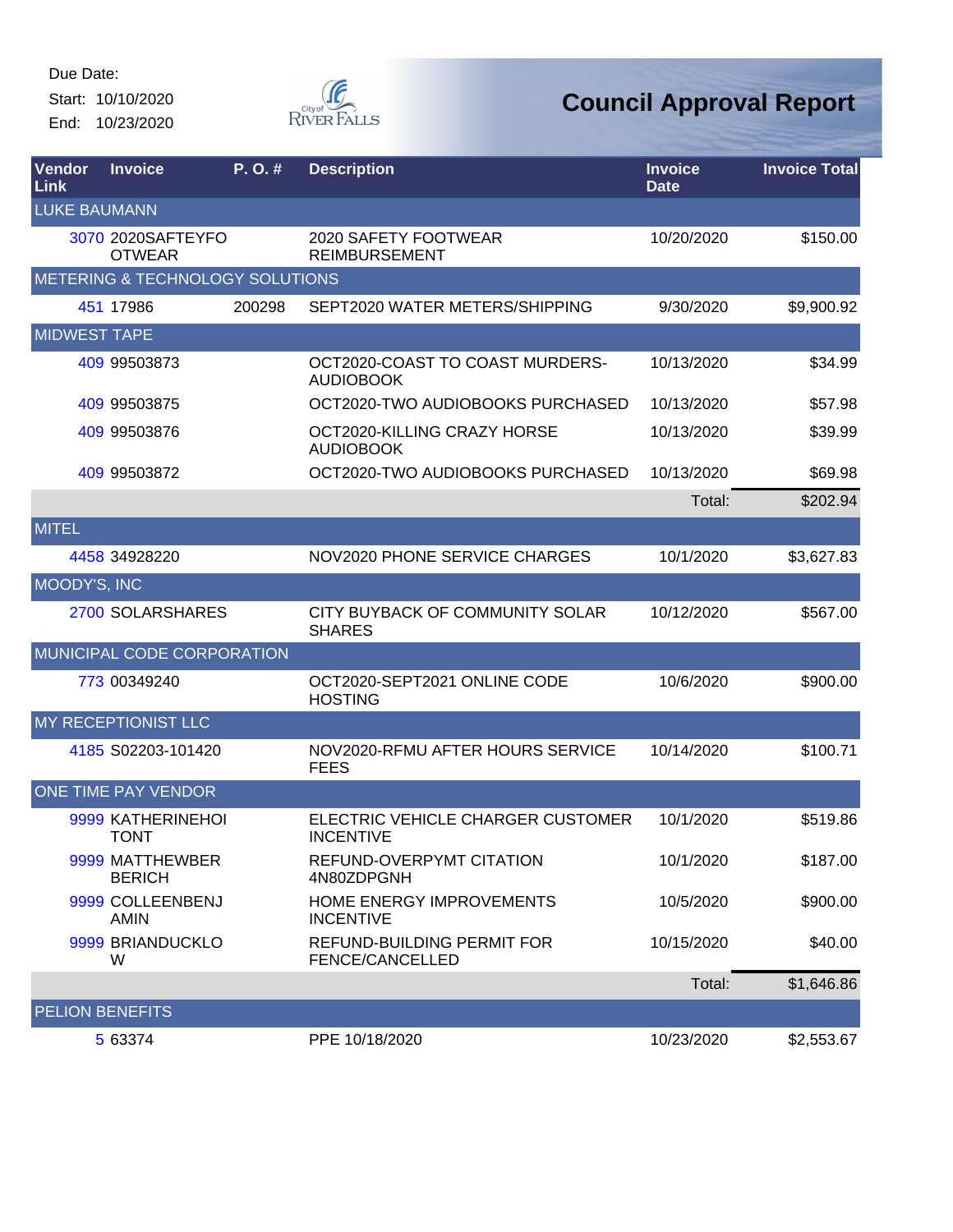Start: 10/10/2020 End: 10/23/2020



| Vendor<br>Link       | <b>Invoice</b>                        | P.O.#  | <b>Description</b>                                      | <b>Invoice</b><br><b>Date</b> | <b>Invoice Total</b> |
|----------------------|---------------------------------------|--------|---------------------------------------------------------|-------------------------------|----------------------|
|                      | PIERCE COUNTY TREASURER               |        |                                                         |                               |                      |
|                      | 210 SEPT2020                          |        | SEPT2020 JAIL, DWI & INTERLOCK                          | 10/1/2020                     | \$446.67             |
|                      | 210 OCT2020DOGS<br><b>ETTLEMENT</b>   |        | OCT2020 PC DOG LICENSE SETTLEMENT                       | 10/14/2020                    | \$641.00             |
|                      |                                       |        |                                                         | Total:                        | \$1,087.67           |
|                      | PRUDENT MAN ADVISORS LLC              |        |                                                         |                               |                      |
|                      | 4399 152161                           |        | SEPT2020-FINANCE/ENV MGMT FEES                          | 10/1/2020                     | \$356.66             |
| <b>REGNIER, ZACH</b> |                                       |        |                                                         |                               |                      |
|                      | 3252 OCT2020                          |        | 10/21/20-MILWAUKEE TRAVEL PER DIEM                      | 10/14/2020                    | \$99.00              |
|                      | <b>RFID LIBRARY SOLUTIONS INC</b>     |        |                                                         |                               |                      |
|                      | 4534 RFPL10122020                     | 200233 | FINAL PYMT-AUTOMATED MATERIAL<br><b>HANDLING SYSTEM</b> | 10/12/2020                    | \$108,412.50         |
|                      | <b>RFMU PAYMENTS OR REFUNDS</b>       |        |                                                         |                               |                      |
|                      | 990610 NOAHJORDAN                     |        | REFUND-RFMU OVERPYMT ACCT#6343-17                       | 10/15/2020                    | \$29.51              |
|                      | 990610 ROBERTDERM<br>AN               |        | REFUND-RFMU OVERPYMT ACCT#1351-00                       | 10/15/2020                    | \$47.14              |
|                      | 990610 ROGERHAMME<br>R                |        | REFUND-RFMU OVERPYMT ACCT#1694-00                       | 10/15/2020                    | \$125.25             |
|                      | 990610 VERNPETERS<br>ON               |        | REFUND-RFMU OVERPYMT ACCT#1769-00                       | 10/15/2020                    | \$103.37             |
|                      | 990610 PATRICKJONES                   |        | REFUND-RFMU OVERPYMT ACCT#1773-02                       | 10/15/2020                    | \$357.64             |
|                      | 990610 EVANPERALA                     |        | REFUND-RFMU OVERPYMT-ACCT#2364-06                       | 10/15/2020                    | \$64.69              |
|                      | 990610 GRETCHENLIN<br>Κ               |        | REFUND-RFMU OVERPYMT ACCT#2496-01                       | 10/15/2020                    | \$157.13             |
|                      | 990610 MORROWPRO<br><b>PERTIES</b>    |        | REFUND-RFMU OVERPYMT ACCT#2588-<br>03,2590-07,2592-05   | 10/15/2020                    | \$102.30             |
|                      | 990610 ROBERTMOJIC<br>A               |        | REFUND-RFMU OVERPYMT ACCT#2707-15                       | 10/15/2020                    | \$16.60              |
|                      | 990610 LINDAJAMESM<br><b>ADSEN</b>    |        | REFUND-RFMU OVERPYMT ACCT#2803-00                       | 10/15/2020                    | \$94.32              |
|                      | 990610 MRSROMANMA<br>IER <sub>2</sub> |        | REFUND-RFMU OVERPYMT ACCT#2816-00                       | 10/15/2020                    | \$230.43             |
|                      | 990610 DAWNBORCHA<br><b>RDT</b>       |        | REFUND-RFMU OVERPYMT ACCT#3216-01                       | 10/15/2020                    | \$656.34             |
|                      | 990610 CHADBADE                       |        | REFUND-RFMU OVERPYMT ACCT#3516-01                       | 10/15/2020                    | \$95.33              |
|                      | 990610 ADAMSMITH                      |        | REFUND-RFMU OVERPYMT ACCT#3679-14                       | 10/15/2020                    | \$100.00             |
|                      | 990610 TIMOTHYUNRU<br>н               |        | REFUND-RFMU OVERPYMT ACCT#3933-20                       | 10/15/2020                    | \$121.15             |
|                      | 990610 JULIEPLANTE                    |        | REFUND-RFMU OVERPYMT ACCT#4467-05                       | 10/15/2020                    | \$79.96              |
|                      | 990610 PAULBARBKLIS<br><b>ZCZ</b>     |        | REFUND-RFMU OVERPYMT ACCT#5288-02                       | 10/15/2020                    | \$67.25              |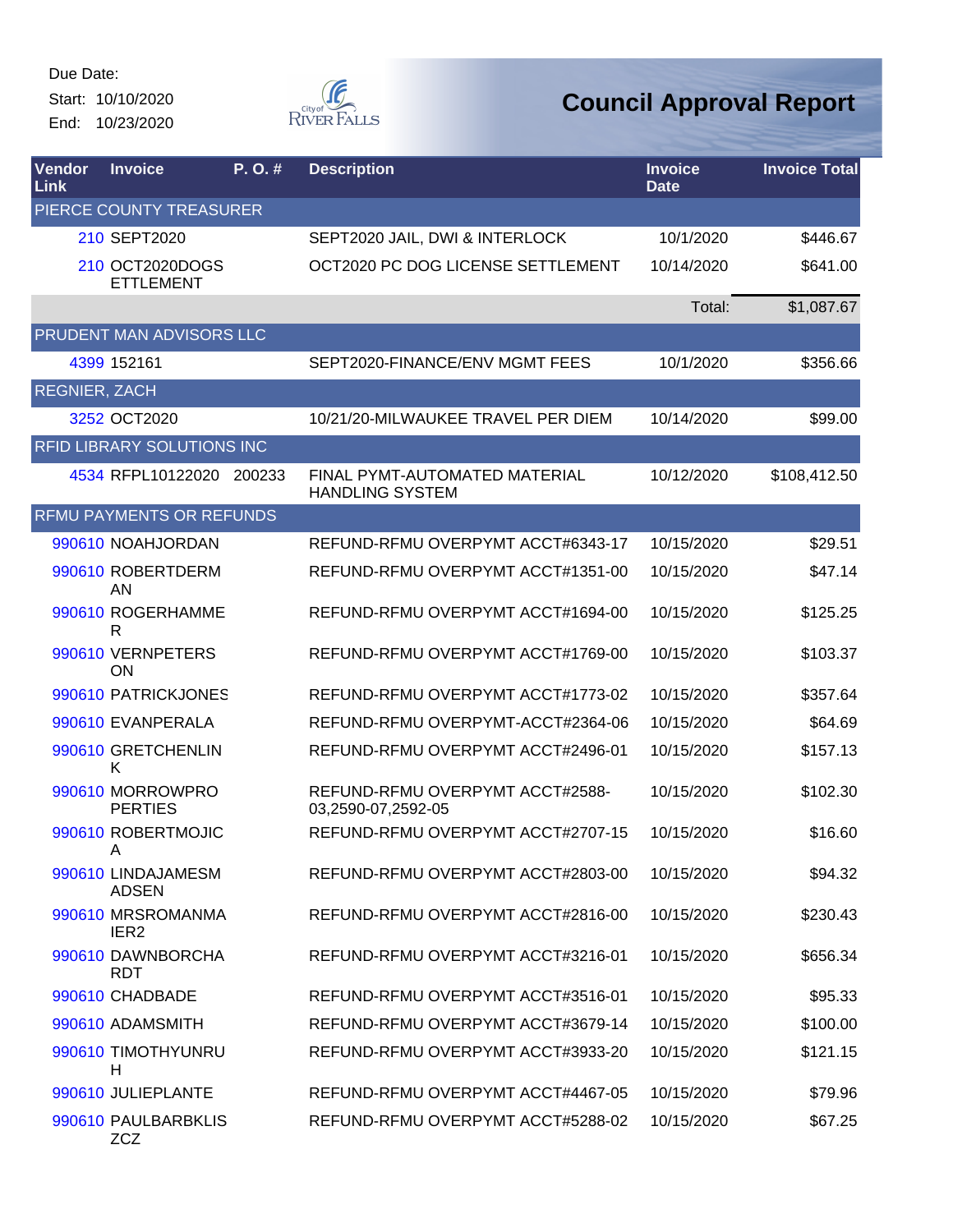Start: 10/10/2020 End: 10/23/2020



| Vendor<br>Link | <b>Invoice</b>                         | P.O.# | <b>Description</b>                 | <b>Invoice</b><br><b>Date</b> | <b>Invoice Total</b> |
|----------------|----------------------------------------|-------|------------------------------------|-------------------------------|----------------------|
|                | 990610 CHRISSOSELA<br><b>ND</b>        |       | REFUND-RFMU OVERPYMT ACCT#5551-00  | 10/15/2020                    | \$21.60              |
|                | 990610 QUIYUNZHANG                     |       | REFUND-RFMU OVERPYMT ACCT#5630-09  | 10/15/2020                    | \$30.41              |
|                | 990610 SARAHCARLI                      |       | REFUND-RFMU OVERPYMT ACCT#6217-15  | 10/15/2020                    | \$68.63              |
|                | 990610 BRENTANDERS<br>ON               |       | REFUND-RFMU OVERPYMT ACCT#6229-18  | 10/15/2020                    | \$107.95             |
|                | 990610 MACKENZIEME<br><b>IER</b>       |       | REFUND-RFMU OVERPYMT ACCT#6683-17  | 10/15/2020                    | \$150.69             |
|                | 990610 PEGGYSKOGE<br>N                 |       | REFUND-RFMU OVERPYMT ACCT#7063-04  | 10/15/2020                    | \$109.88             |
|                | 990610 LISASTEVENB<br><b>ALAAM</b>     |       | REFUND-RFMU OVERPYMT ACCT#7108-05  | 10/15/2020                    | \$11.19              |
|                | 990610 ARLYCESMITH                     |       | REFUND-RFMU OVERPYMT ACCT#7199-01  | 10/15/2020                    | \$149.99             |
|                | 990610 JEREMYCUDD                      |       | REFUND-RFMU OVERPYMT ACCT#7407-01  | 10/15/2020                    | \$273.82             |
|                | 990610 NATHANJOHAN<br><b>NACROES</b>   |       | REFUND-RFMU OVERPYMT ACCT#7441-05  | 10/15/2020                    | \$48.94              |
|                | 990610 ELIZABETHSWI<br><b>TZER</b>     |       | REFUND-RFMU OVERPYMT ACCT#7535-17  | 10/15/2020                    | \$72.00              |
|                | 990610 JESSICADANIE<br><b>LLEKUHLE</b> |       | REFUND-RFMU OVERPYMT ACCT# 7806-01 | 10/15/2020                    | \$62.67              |
|                | 990610 DONNASCHOM<br><b>MER</b>        |       | REFUND-RFMU OVERPYMT ACCT#8360-01  | 10/15/2020                    | \$168.01             |
|                | 990610 CHADSHERRY<br><b>FRANK</b>      |       | REFUND-RFMU OVERPYMT ACCT#8531-01  | 10/15/2020                    | \$160.84             |
|                | 990610 JAMESMCKEN<br>ZIE               |       | REFUND-RFMU OVERPYMT ACCT#8948-02  | 10/15/2020                    | \$28.36              |
|                | 990610 THOMASKIMKN<br><b>IGHT</b>      |       | REFUND-RFMU OVERPYMT ACCT#8949-01  | 10/15/2020                    | \$51.26              |
|                | 990610 ANMARIEMAST<br><b>ERLARK</b>    |       | REFUND-RFMU OVERPYMT ACCT#9014-03  | 10/15/2020                    | \$49.43              |
|                | 990610 OEVERINGHO<br>MES <sub>2</sub>  |       | REFUND-RFMU OVERPYMT ACCT#9827-00  | 10/15/2020                    | \$13.85              |
|                |                                        |       |                                    | Total:                        | \$4,027.93           |

| <b>RIVER FALLS POLICE ASSOCIATION</b> |        |                                                    |            |          |  |  |  |  |
|---------------------------------------|--------|----------------------------------------------------|------------|----------|--|--|--|--|
| 9 63377                               |        | OCTOBER 2020 UNION DUES                            | 10/23/2020 | \$626.40 |  |  |  |  |
| <b>RIVER FALLS ROTARY</b>             |        |                                                    |            |          |  |  |  |  |
| 458 3589                              | 200045 | 4TH QTR-G.YOUNG- ROTARY MEMBERSHIP<br><b>DUES</b>  | 10/1/2020  | \$125.00 |  |  |  |  |
| 458 3229                              | 200045 | S.SIMPSON-1ST QTR ROTARY<br><b>MEMBERSHIP DUES</b> | 10/1/2020  | \$125.00 |  |  |  |  |
| 458 3469                              | 200045 | S.SIMPSON-3RD QTR ROTARY<br><b>MEMBERSHIP DUES</b> | 10/1/2020  | \$125.00 |  |  |  |  |
| 458 3566                              | 200045 | S.SIMPSON 4TH QTR ROTARY<br><b>MEMBERSHIP DUES</b> | 10/1/2020  | \$125.00 |  |  |  |  |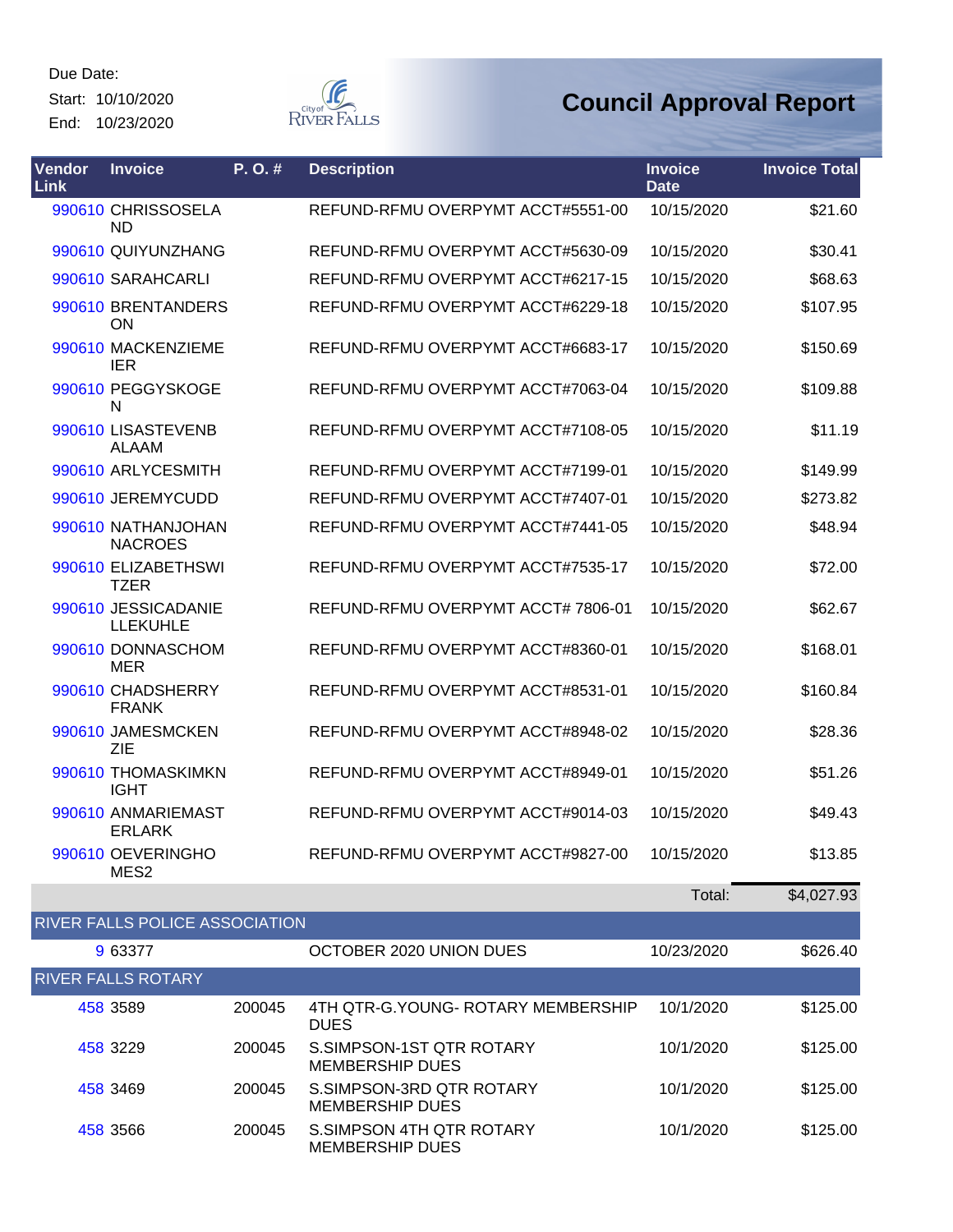Start: 10/10/2020 End: 10/23/2020



| Vendor<br>Link       | <b>Invoice</b>                           | P. O. # | <b>Description</b>                                      | <b>Invoice</b><br><b>Date</b> | <b>Invoice Total</b> |
|----------------------|------------------------------------------|---------|---------------------------------------------------------|-------------------------------|----------------------|
|                      | 458 3186                                 |         | S.SIMPSON-4TH QTR 2019 ROTARY<br><b>MEMBERSHIP DUES</b> | 10/1/2020                     | \$125.00             |
|                      |                                          |         |                                                         | Total:                        | \$625.00             |
|                      | <b>ROSS &amp; ASSOCIATES LTD</b>         |         |                                                         |                               |                      |
|                      | 375 2020154-01                           | 200312  | LIBRARY-CUT IN BOOK DROP/LINTEL<br><b>UNDER BRICKS</b>  | 10/9/2020                     | \$1,051.63           |
| <b>RUNNING INC</b>   |                                          |         |                                                         |                               |                      |
|                      | 1573 23474                               | 200088  | SEPT2020 Taxi Management Services                       | 9/30/2020                     | \$18,704.34          |
|                      | SECURITAS ELECTRONIC SECURITY INC        |         |                                                         |                               |                      |
|                      | 4485 7000637366                          |         | OCT-DEC2020 FIRE CONTROL-2815<br><b>PRAIRIE DR</b>      | 10/1/2020                     | \$51.95              |
|                      | ST CROIX COUNTY REGISTER OF DEEDS        |         |                                                         |                               |                      |
|                      | 935 SC2020                               |         | 2020 ESCROW ACCOUNT FOR<br>RECORDS/COPIES               | 10/13/2020                    | \$300.00             |
|                      | <b>ST CROIX COUNTY TREASURER</b>         |         |                                                         |                               |                      |
|                      | 252 SEPT2020                             |         | SEPT2020 JAIL, DWI & INTERLOCK                          | 10/1/2020                     | \$449.00             |
| <b>STATE OF WI</b>   |                                          |         |                                                         |                               |                      |
|                      | 259 SEPT2020                             |         | SEPT2020 PENALTY ASSESSMENT                             | 10/1/2020                     | \$1,990.33           |
|                      | STATE OF WI DEPT OF EMPLOYEE TRUST FUNDS |         |                                                         |                               |                      |
|                      | 11 63378                                 |         | OCTOBER 2020 WRS                                        | 10/23/2020                    | \$93,933.69          |
|                      | STATE OF WI, DEPT OF CHILDREN & FAMILIES |         |                                                         |                               |                      |
|                      | 328 63379                                |         | PPE 10/18/2020 REMIT # 7747159                          | 10/23/2020                    | \$340.31             |
|                      | <b>STATE OF WISCONSIN</b>                |         |                                                         |                               |                      |
|                      | 2525 MYRTLELEE                           |         | ENERGY ASSISTANCE REMAINING ON<br><b>FINAL ACCT</b>     | 10/15/2020                    | \$171.98             |
|                      | <b>STRAND ASSOCIATES, INC</b>            |         |                                                         |                               |                      |
|                      | 3346 0164886                             | 190374  | SEPT2020 WASTEWATER TREATMENT<br>PLANT AERATION         | 10/8/2020                     | \$5,134.99           |
|                      | <b>SWENSON, WILLIAM</b>                  |         |                                                         |                               |                      |
|                      | 264 2020SAFETYFO<br><b>OTWEAR</b>        |         | 2020 SAFETY FOOTWEAR<br><b>REIMBURSEMENT</b>            | 10/1/2020                     | \$150.00             |
|                      | 264 2020SAFETYEY<br><b>EWEAR</b>         |         | 2020 SAFETY EYEWEAR REIMBURSEMENT                       | 10/20/2020                    | \$200.00             |
|                      |                                          |         |                                                         | Total:                        | \$350.00             |
|                      | <b>SYMICEK, ANGELINA</b>                 |         |                                                         |                               |                      |
|                      | 3067 OCT2020                             | 200061  | OCT2020 SAFETY COORDINATOR<br><b>SERVICES</b>           | 10/20/2020                    | \$5,833.00           |
| <b>T KROLL'S INC</b> |                                          |         |                                                         |                               |                      |
|                      | 4584 1715                                |         | <b>16 CUBIC YARDS BLACK DIRT</b>                        | 9/1/2020                      | \$352.00             |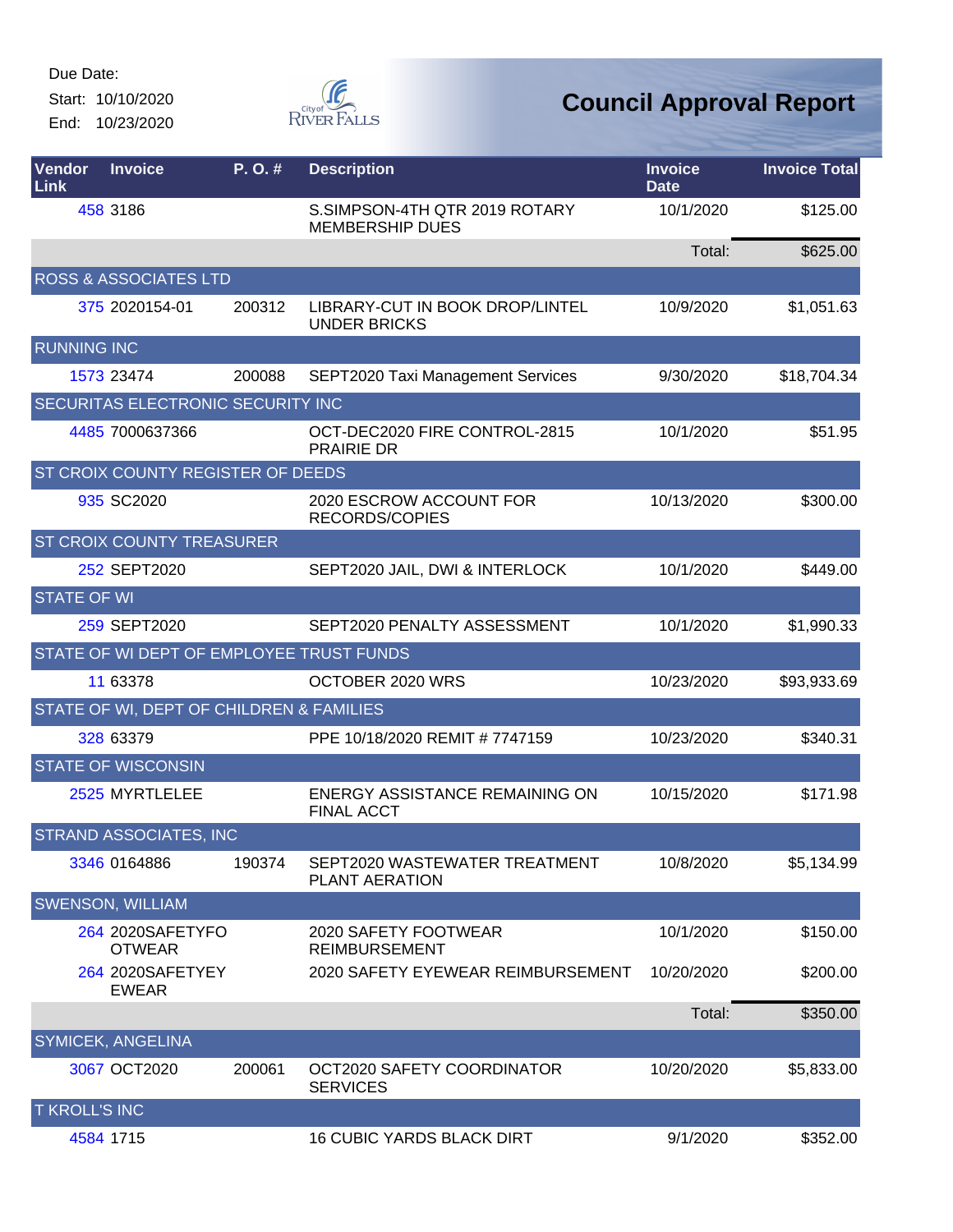Start: 10/10/2020 End: 10/23/2020



| Vendor<br>Link | <b>Invoice</b>                             | P. O. # | <b>Description</b>                                       | <b>Invoice</b><br><b>Date</b> | <b>Invoice Total</b> |
|----------------|--------------------------------------------|---------|----------------------------------------------------------|-------------------------------|----------------------|
|                | 4584 1713                                  |         | <b>18 CUBIC YARDS BLACK DIRT</b>                         | 9/1/2020                      | \$396.00             |
|                | 4584 1790                                  |         | <b>18 CUBIC YARDS BLACK DIRT</b>                         | 9/1/2020                      | \$396.00             |
|                |                                            |         |                                                          | Total:                        | \$1,144.00           |
|                | TOLTZ, KING, DUVALL, ANDERSON & ASSOCIATES |         |                                                          |                               |                      |
|                | 2172 002020003894                          | 180433  | SEPT2020-NORTH INTERCEPTOR FINAL<br><b>DESIGN</b>        | 9/30/2020                     | \$678.24             |
| TRACY, JODI L  |                                            |         |                                                          |                               |                      |
|                | 3902 10/5-10/16                            |         | 10/5-10/16 ELECTION OFFICE HELP-<br>33.75HRS             | 10/19/2020                    | \$438.75             |
|                | TRC ENVIRONMENTAL CORPORATION              |         |                                                          |                               |                      |
|                | 1405 439754                                | 190329  | SEPT2020 FERC & HYDRO RELICENSING                        | 9/30/2020                     | \$12,263.71          |
|                | TRITECH SOFTWARE SYSTEMS                   |         |                                                          |                               |                      |
|                | 1347 294901                                | 200276  | PROPERTY ROOM HARDWARE-BARCODE<br><b>SCANNER/PAD</b>     | 10/1/2020                     | \$1,756.00           |
|                | 1347 294801                                | 200283  | RMS WORKSTATION/CAD ANNUAL MAINT<br><b>FEES</b>          | 10/1/2020                     | \$4,042.50           |
|                | 1347 1510                                  |         | 2016 OPEN CREDIT MEMO APPLIED                            | 10/1/2020                     | $-$223.10$           |
|                |                                            |         |                                                          | Total:                        | \$5,575.40           |
|                | <b>UHL COMPANY INC</b>                     |         |                                                          |                               |                      |
|                | 446 62568                                  | 200065  | FOURTH QTR HVAC PREVENTATIVE MAINT<br><b>CONTRACT</b>    | 10/1/2020                     | \$1,355.00           |
|                |                                            |         | UNEMPLOYMENT INSURANCE-DEPT OF WORKFORCE DEV             |                               |                      |
|                | 277 000010355230                           |         | SEPT2020-UNEMPLOYMENT BENEFIT<br><b>CHARGES</b>          | 10/1/2020                     | \$1,401.00           |
|                | UNIVERSITY OF WISCONSIN SYSTEM             |         |                                                          |                               |                      |
|                | 330 647093                                 |         | SEPT2020 FLUORIDE                                        | 9/30/2020                     | \$26.00              |
|                | US BANK NATIONAL ASSOC                     |         |                                                          |                               |                      |
|                | 284 5846149                                |         | AUG2020-JULY2021 GO CORPORATE 2014A<br><b>BONDS-FEES</b> | 9/1/2020                      | \$500.00             |
|                | 284 1654685-2016A                          |         | 2016A Sewer Rev Bond interest pmt                        | 9/14/2020                     | \$51,675.00          |
|                | 284 5877108                                |         | 9/2020-8/2021 GO REFUNDING 2012B<br><b>BONDS-FEES</b>    | 9/25/2020                     | \$500.00             |
|                |                                            |         |                                                          | Total:                        | \$52,675.00          |
|                | USIC LOCATING SERVICES LLC                 |         |                                                          |                               |                      |
|                | 286 402059                                 | 200146  | SEPT2020-USIC UNDERGROUND LOCATES                        | 9/30/2020                     | \$6,213.86           |
|                | 286 402060                                 | 200146  | SEPT2020-UNDERGROUND LOCATES-<br>SEWER/SANITARY          | 9/30/2020                     | \$2,783.98           |
|                |                                            |         |                                                          | Total:                        | \$8,997.84           |